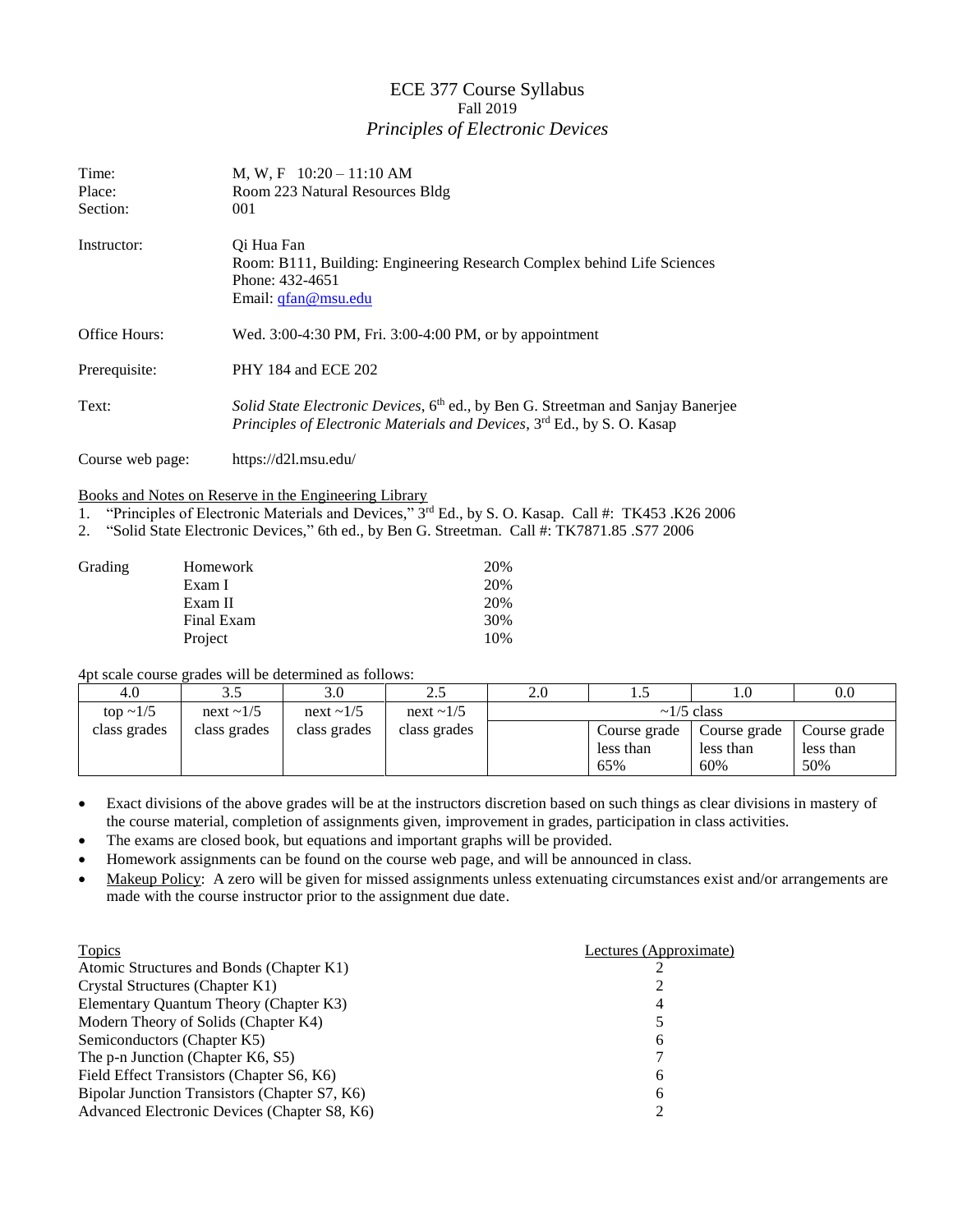## **Course**

**objectives**

At the completion of the course, the students should be able to:

- a. Describe the atomic arrangements for common semiconductor crystal structures.
- b. Identify the Miller indices of directions and planes.
- c. Apply the postulates of quantum mechanics for simple problems.
- d. Carry out simple solutions to Schrödinger's equation.
- e. Identify the distinction between metals, insulators, and semiconductors from the energy-band perspective.
- f. Identify direct gap and indirect gap materials from the energy-band perspective.
- g. Calculate the equilibrium carrier concentration in a given semiconductor at a specific temperature and doping level.
- h. Determine the non-equilibrium carrier concentration in a given semiconductor by solving the continuity equations.
- i. Calculate values of mobility, and electrical conductivity and resistivity.
- j. Solve problems involving drift currents.
- k. Solve problems involving diffusion currents.
- l. Sketch the energy band structures for a *p-n* junction in equilibrium and with an applied bias.
- m. Determine values for the contact potential, depletion layer width, and internal electric fields for a *p-n* junction in equilibrium and with bias.
- n. Describe the derivation of the current-voltage characteristics of *p-n* junctions.
- o. Calculate the depletion width capacitance for a given *p-n* junction.
- p. Describe basic performance limits on *p-n* junctions, such as speed, and break-down voltage.
- q. Identify Schottky diodes based on an energy-band diagram.
- r. Identify Ohmic contacts based on an energy-band diagram.
- s. Sketch the energy bands of MOS structures.
- t. Calculate the threshold voltage of a MOSFET device.
- u. Describe the derivation of the current-voltage characteristics of a MOSFET using the physical structure and material properties of the device.
- v. Apply the derivation of the current-voltage characteristics of a BJT from the physical structure and material properties of the device.
- w. Describe BJT performance parameters, including the emitter injection efficiency and base-transport factor and relationship to the physical structure.
- x. Describe the Ebers-Moll model and its relationship to basic SPICE parameters.

*Academic Honesty:* Article [2.3.2](http://splife.studentlife.msu.edu/academic-freedom-for-students-at-michigan-state-university/article-2-academic-rights-and-responsibilities) of the [Academic Freedom Report](http://splife.studentlife.msu.edu/academic-freedom-for-students-at-michigan-state-university/article-2-academic-rights-and-responsibilities) states that "the student shares with the faculty the responsibility for maintaining the integrity of scholarship, grades, and professional standards." In addition, the ECE Department adheres to the policies on academic honesty as specified in General Student Regulations 1.0, Protection of Scholarship and Grades, and in the all-University Policy on Integrity of Scholarship and Grades, which are included in *[Spartan Life: Student Handbook and Resource Guide.](http://splife.studentlife.msu.edu/)* Students who commit an act of academic dishonesty may receive a 0.0 on the assignment or in the course.

You are encouraged to work together on the homework assignments but the final write-up of the problems turned in for grading must be your own work.